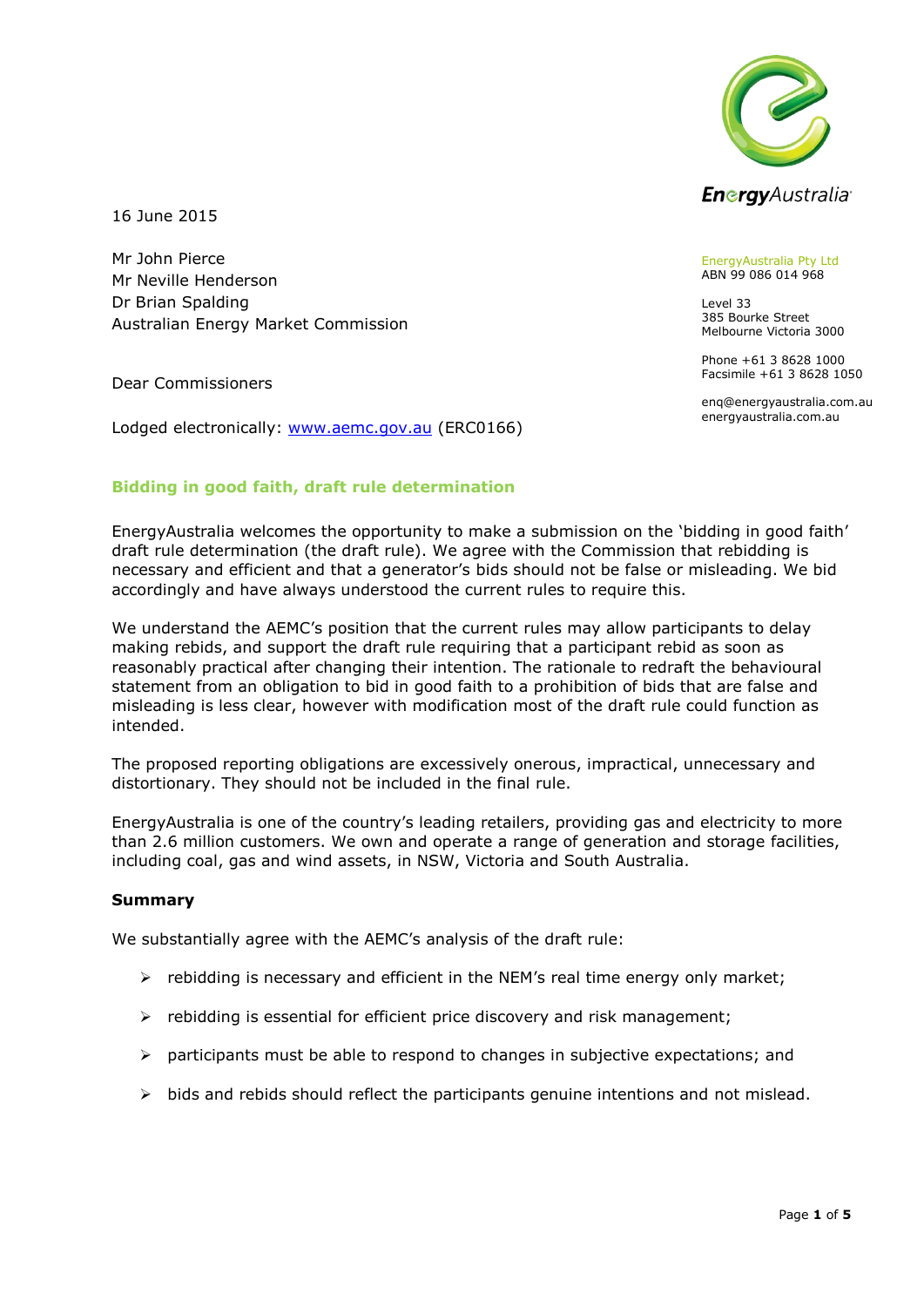The analysis undertaken for the Commission confirms that while there is a theoretical risk that rebidding very close to dispatch may lead to sub-optimal outcomes in specific circumstances, there is no material or systemic problem across the NEM $^1$ .

We understand the Commission's concern that the current rule may be interpreted to mean that the 'good faith' obligation only applies at the time the bid is made. This interpretation could allow a participant to deliberately delay rebidding. EnergyAustralia agrees that participants should rebid as soon as reasonably practicable after changing their intention. We support the explicit inclusion of this requirement in the draft rule.

This change is proportionate and well targeted to the issue identified. It would achieve the key policy and market objectives, ensuring that bids and rebids do not mislead and reflect an enduring representation of the participant's intention.

We do not support the proposal in the draft rule to create a new concept of a 'late rebid' and require that a detailed report be prepared and submitted for every 'late rebid'. The proposed 'late rebid' reporting obligation is excessively burdensome, impractical and unnecessary. It would punish and dissuade thousands of efficient rebids, reducing efficiency, but have no significant impact on the targeted undesirable behaviour.

The draft rule proposes significant red tape that is expected to dissuade a large number of efficient rebids. However there is no of the costs and benefits of the proposed changes.

Bids that are false, misleading or likely to mislead should be prohibited. In principle we are comfortable with the proposed new behavioural statement, however the current 'good faith' requirements already prohibits false and misleading bids. We encourage the Commission to reconsider the proposed redraft of the behavioural statement. There are no obvious benefits associated with the drafting change, but it will create uncertainty and confusion as participants and regulators try to discern the difference. What, in practice, should a participant who currently bids 'in good faith' as soon as reasonably practical after changing their intention do differently in response to this drafting change?

# **Efficient price discovery and 'late rebidding'**

The draft rule confirms that rebidding is necessary and efficient. Rebidding contributes to efficient price discovery and is necessary to respond to changes in the overall market supply and demand, and/or a participant's physical or financial position.

There is a theoretical risk that strategically delaying a rebid until after other participants have locked in their decision can cause sub-optimal outcomes in specific circumstances. This is results from two factors beyond the scope of this rule change.

- 1. The underlying physical and economic inflexibilities associated with various generation and demand response technologies.
- 2. A distortion that arises from the market design where generation is priced and dispatched on a five minute basis while settlement is averaged over thirty minutes.

The combined effect may increase or decrease prices over time. The materiality is low. AEMO's analysis identifies that very late rebidding affected average price by a few cents per MWh. Prices increased slightly in some jurisdictions and decreased slightly in others.

-

 $^1$  Reports to the options paper available at: http://www.aemc.gov.au/Rule-Changes/Bidding-in-Good-Faith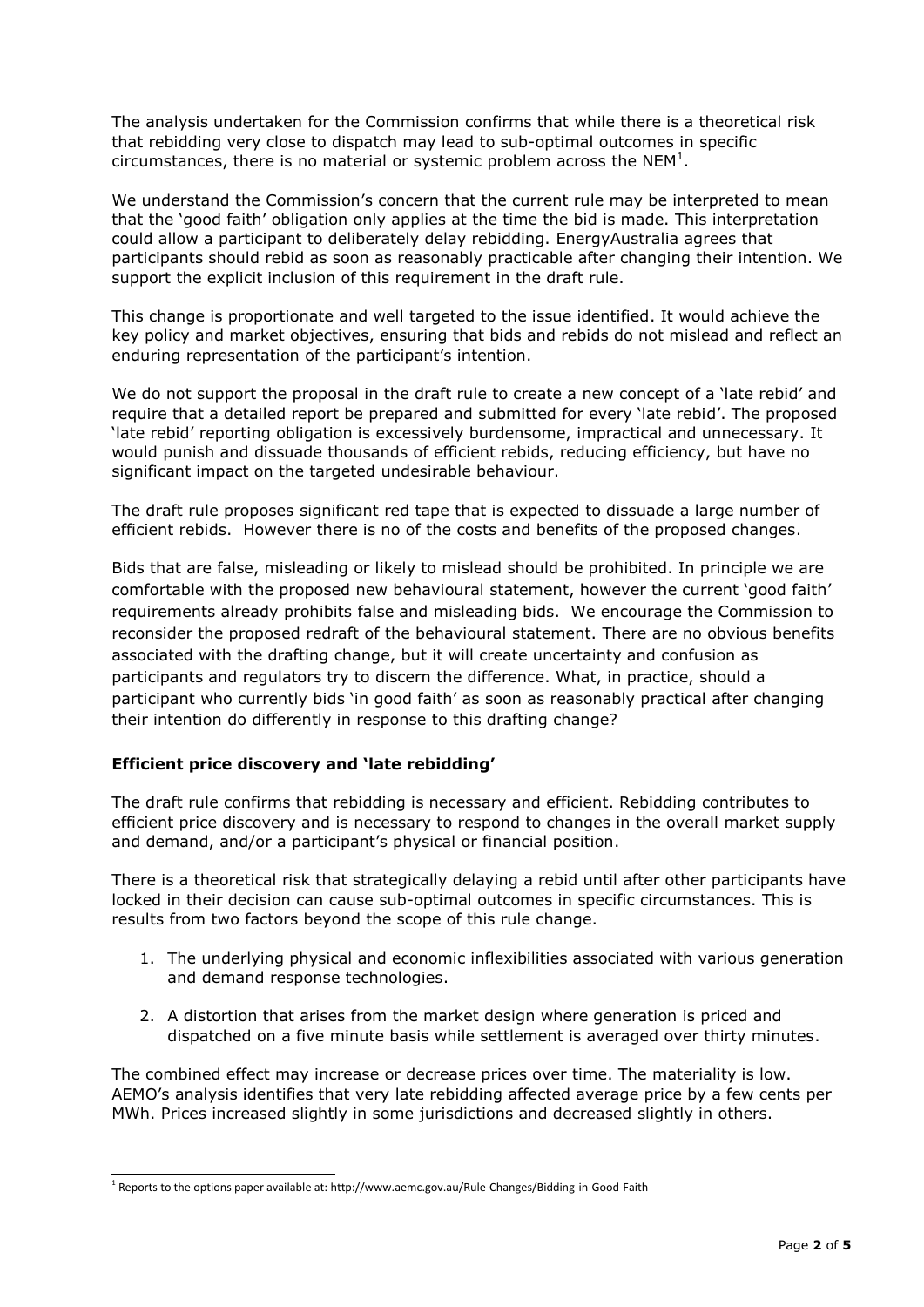The threat of 'late rebidding' when the demand/supply balance is very tight provides incentives for participants to be online. This improves system security and suppresses price. It is likely to deliver significant benefits in the long term interests of consumers. Flexibility is paramount to risk management due to the uncertainty in generation and transmission availability and inaccuracies in the forecast for non-scheduled generation and demand.

Volatility in an energy only market is also strongly correlated with the level of contract cover in the market. High contract cover reduces volatility and average prices; low contract cover leads to higher volatility and average pool prices. This cycle is important to the efficient medium term price discovery that informs investment, maintenance and long-term operating decisions. The shallow static analysis of the interaction between spot prices and contract markets for the draft rule ignores these important effects.

The underlying 'rebidding' issue is narrow. Very late rebids as part of a deliberate strategy to mislead the market. Explicitly requiring participants to rebid as soon as reasonably practical after changing their intention will effectively address this risk.

# **Facilitating efficient price discovery**

The market risks arising from inaccurate network constraint formulations, unscheduled demand and supply forecasts on pre-dispatch accuracy is far more material than any issues arising from the rebidding of scheduled generation. We encourage AEMC and AEMO to continue efforts to improve the accuracy of forecasts for demand, demand response, unscheduled generation and constraint formulations in pre-controllable dispatch.

Distributed generation, storage, and controllable demand response is becoming increasingly important, and the role of scheduled generation is decreasing. There is an asymmetry in the information provided by scheduled generation and that provided by non-scheduled generation and demand. There are only marginal gains available by improving the veracity of market information from scheduled and semi-scheduled generators who already provide extensive market information. We encourage the AEMC to continue to examine incentives for large controllable demand and demand aggregators to be scheduled or otherwise provide appropriate information to the market.

The analysis for the draft rule identifies that a key distortion results from the inconsistency between the 5 min interval used for dispatch and the 30 min interval used for settlement. The 5/30 issue can act to both exaggerate and dampen efficient price signals. There may be merit in revisiting this issue again through a separate process; however we caution that the experience to date suggests that the 5/30 issue is likely to remain intractable for some time.

# **Rebids should be made as soon as reasonably practical**

We support the inclusion in the draft rule of a new requirement that participants rebid 'as soon as reasonably practical after the [participant] becomes aware of the change in material conditions and circumstance on the basis of which it decides to vary its  $[bid]^2$ .

This change is proportionate and well targeted to the issue identified. This relatively simple change would achieve the policy and market objectives. Combined with the existing 'good faith' provisions, the explicit requirement to rebid as soon as practicable after changing your intention is sufficient to ensure that bids and rebids do not mislead and are enduring representations of the participant's intentions.

 2 Draft rule section 3.8.22A(d)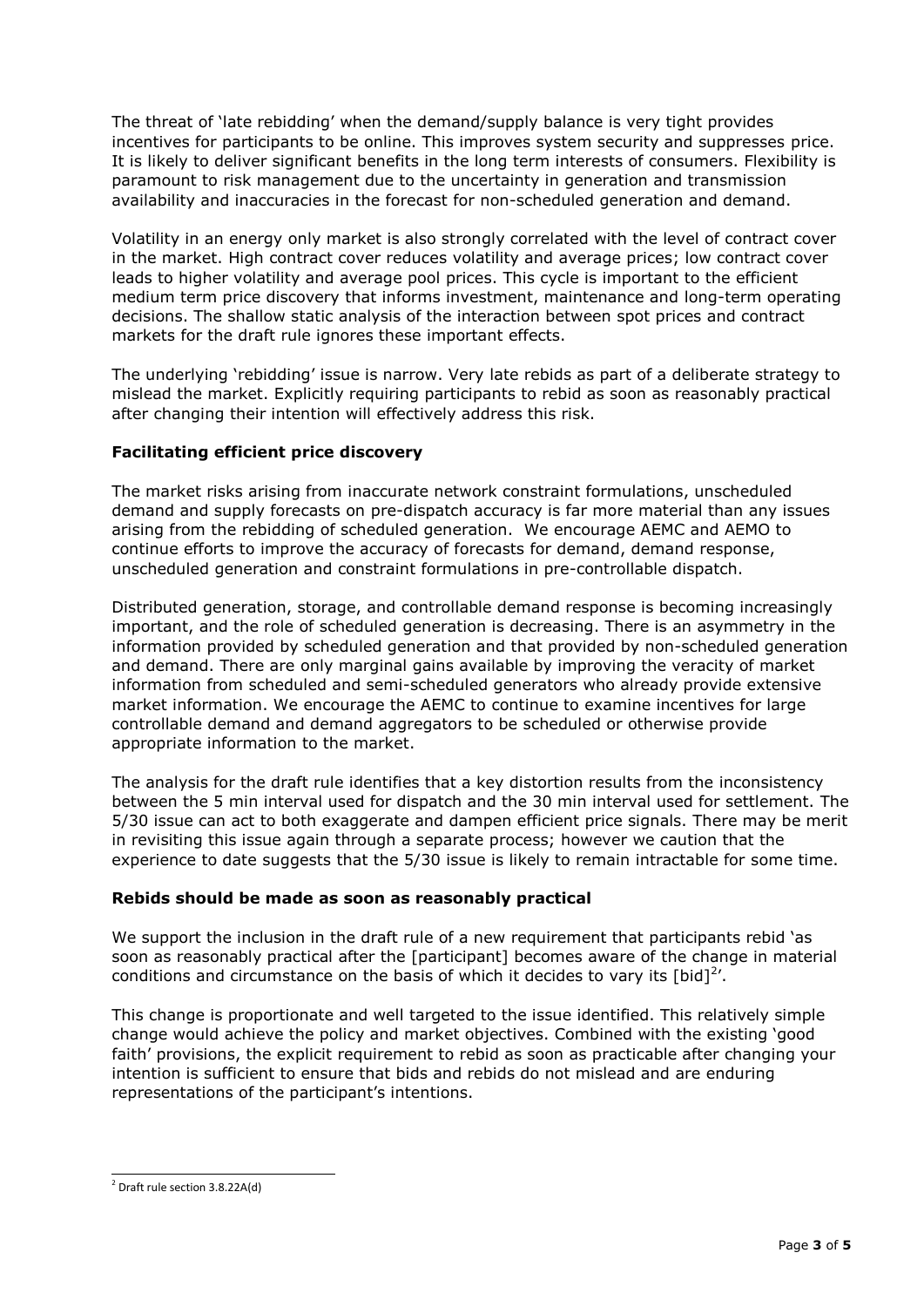We do not support inclusion within the draft rule of the requirement that a court must consider whether a rebid provided time for another participant to respond when determining whether the rebid was made as soon as reasonably practicable (section 3.8.22A(e)).

This section is confusing, impractical and unnecessary. It effectively requires the rebidding participant to consider the capacity of other participants, generally their competitors, in their compliance and decision making processes. A participant can control their own decisions and processes to make a rebid in a timely fashion. It is the participant's circumstances and processes that should inform whether they made a rebid as soon as reasonably practicably.

#### **Statement of conduct**

Making bids that are false, misleading or intended to mislead should be prohibited. In principle we are comfortable with the new behavioural statement proposed in the draft rule based on a normal, plain English understanding of the change to section 3.8.22A(a).

However, the current obligation that bids must be made 'in good faith' already prohibits making false or misleading bids. Redrafting the behavioural statement will create unnecessary uncertainty and confusion. It is not clear the change will deliver any benefits beyond the inclusion of the requirement to rebid as soon as reasonably practicable  $(s3.8.22A(d))$ .

The current and proposed clauses appear to have a similar meaning and effect. We encourage the Commission to reconsider redrafting this clause unless it can demonstrate the change delivers a significant improvement. The Commission should clarify exactly what a participant who currently bids 'in good faith' should do differently in response to the change.

#### **Reporting requirements for 'late' rebids are intolerably burdensome**

The draft rule proposes to create a new concept - a 'late rebid' - defined as one that applies to a trading interval less than fifteen minutes from the time the bid was placed. The draft rule further proposes a new obligation requiring a detailed report be provided to the AER for each late rebid justifying why the rebid was made, why it was necessary, and that it was made in a reasonably practicable time period.

The reporting requirements have been introduced for two purposes.

- 1. The 'red tape' burden will dis-incentivise late rebids creating a 'soft gate closure'.
- 2. The reports will provide high volume contemporaneous reports to the AER.

The first would reduce market efficiency. The second is disproportionate and impractical.

The proposed 'late rebidding' reporting requirements are impractical, excessively burdensome, unnecessary, and would be likely to reduce market efficiency. The direct compliance costs to prepare and review hundreds of reports on all 'late rebids' is intolerable.

Analysis of the first two weeks of May showed that our traders had made three hundred rebids that would have been classified as 'late'. This was an uneventful period in the market, and most were related to plant issues. More 'late rebids' would be necessary on hot summer days with high, variable demand or in response to major transmission or generator failures.

Using an optimistic assumption that a detailed report to the AER could be prepared in 20 minutes, preparing an average of 25 rebid reports would take more than 8 hours per day.